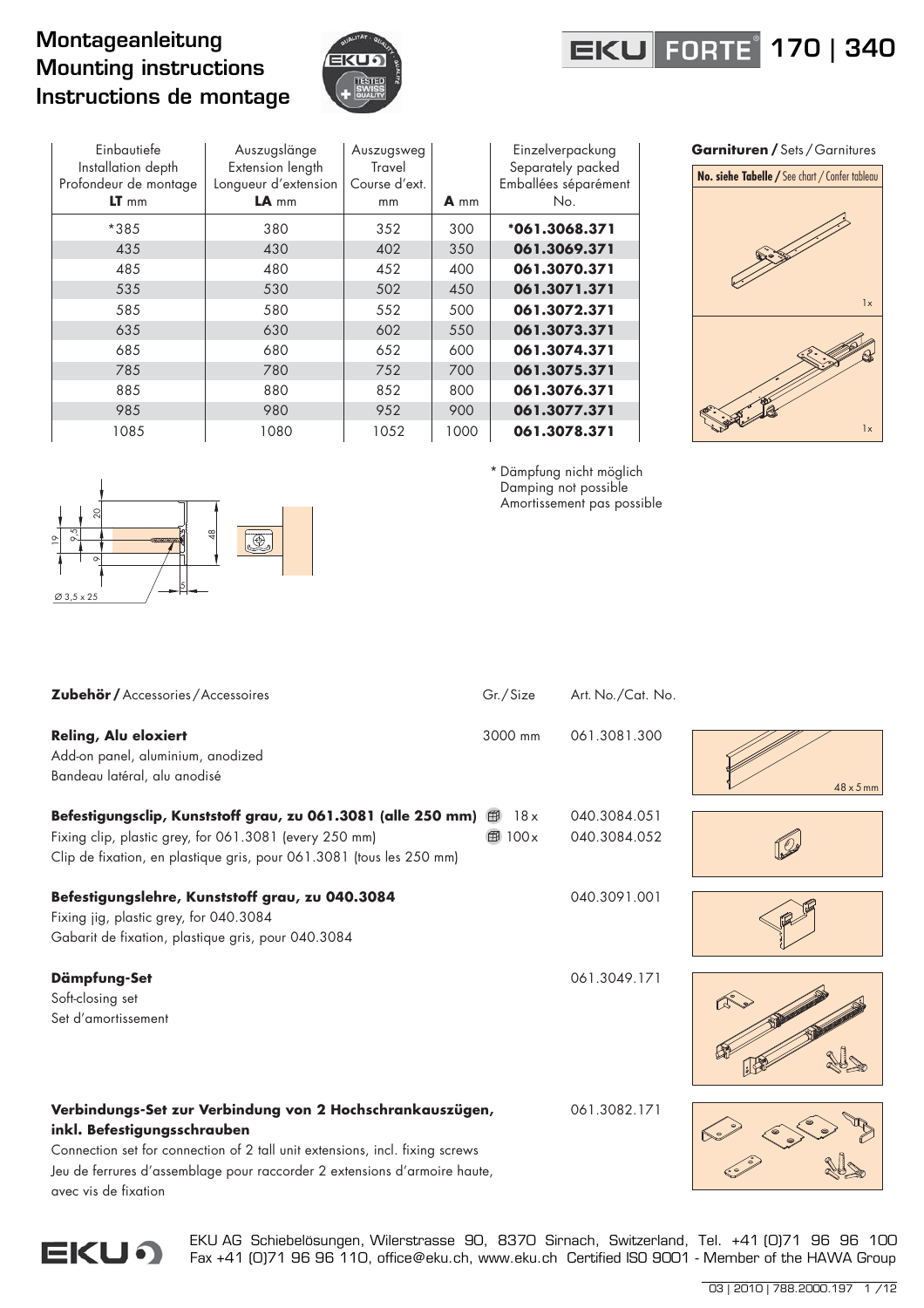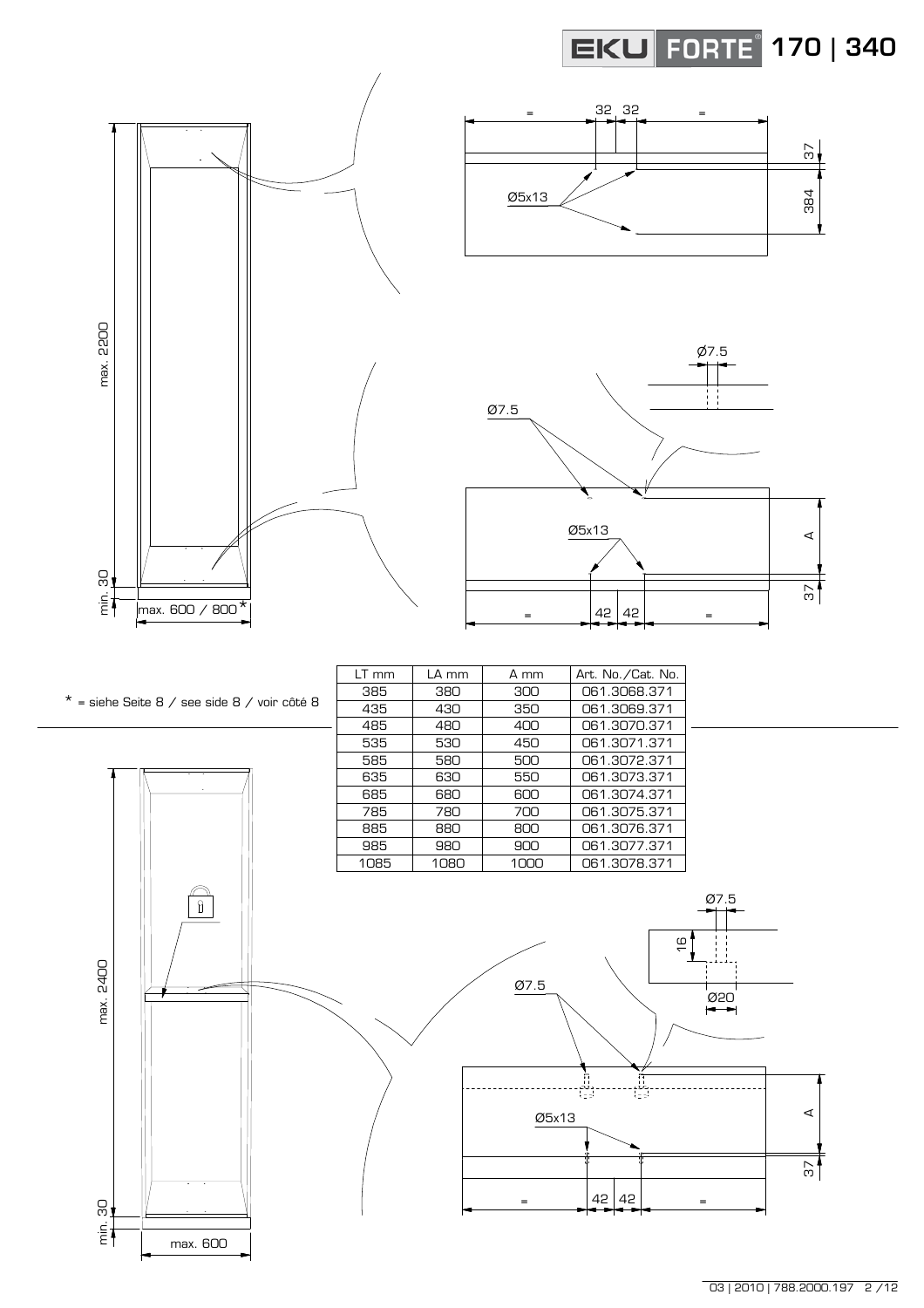

 $\overline{03 | 2010 | 788.2000.197}$  3/12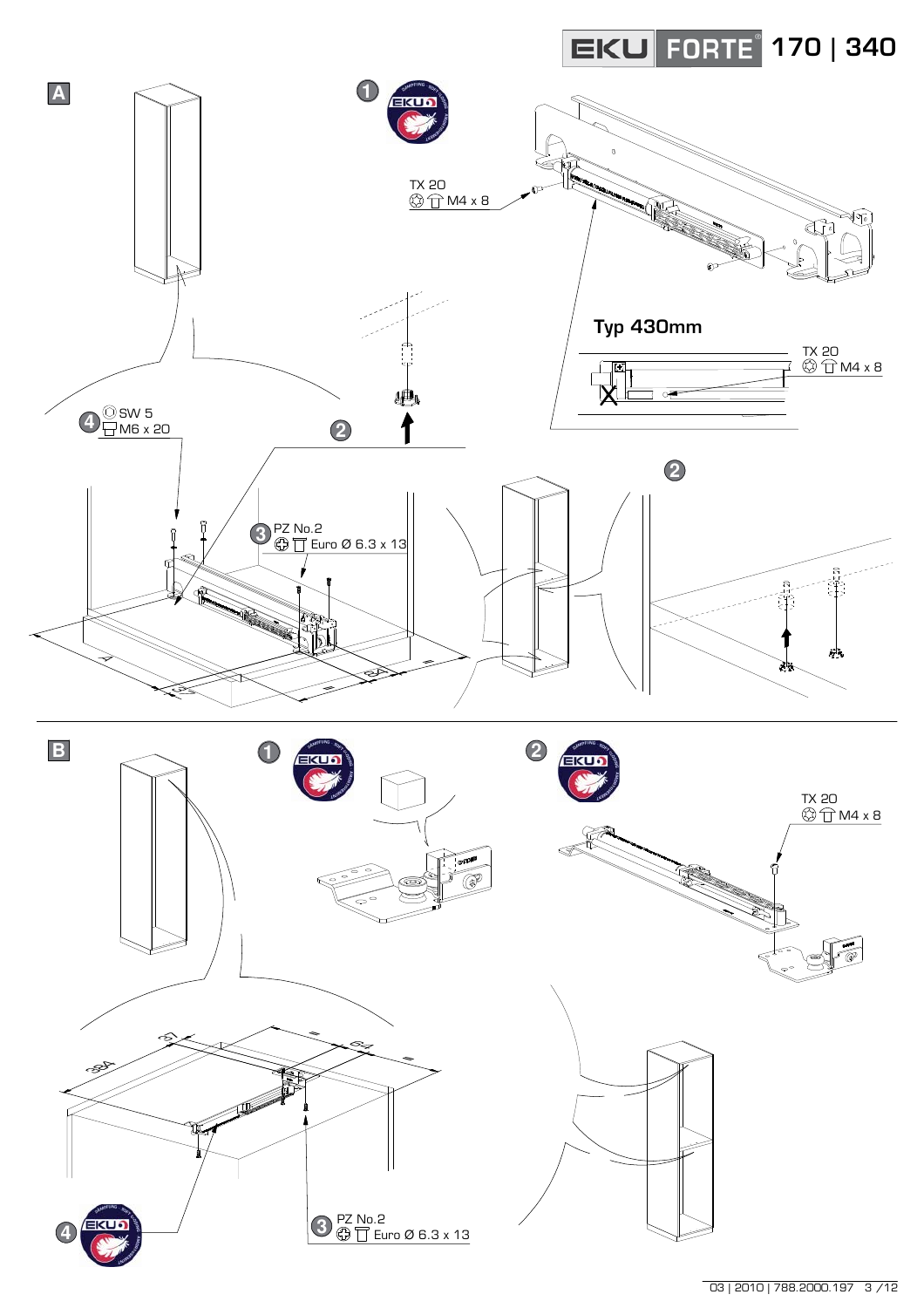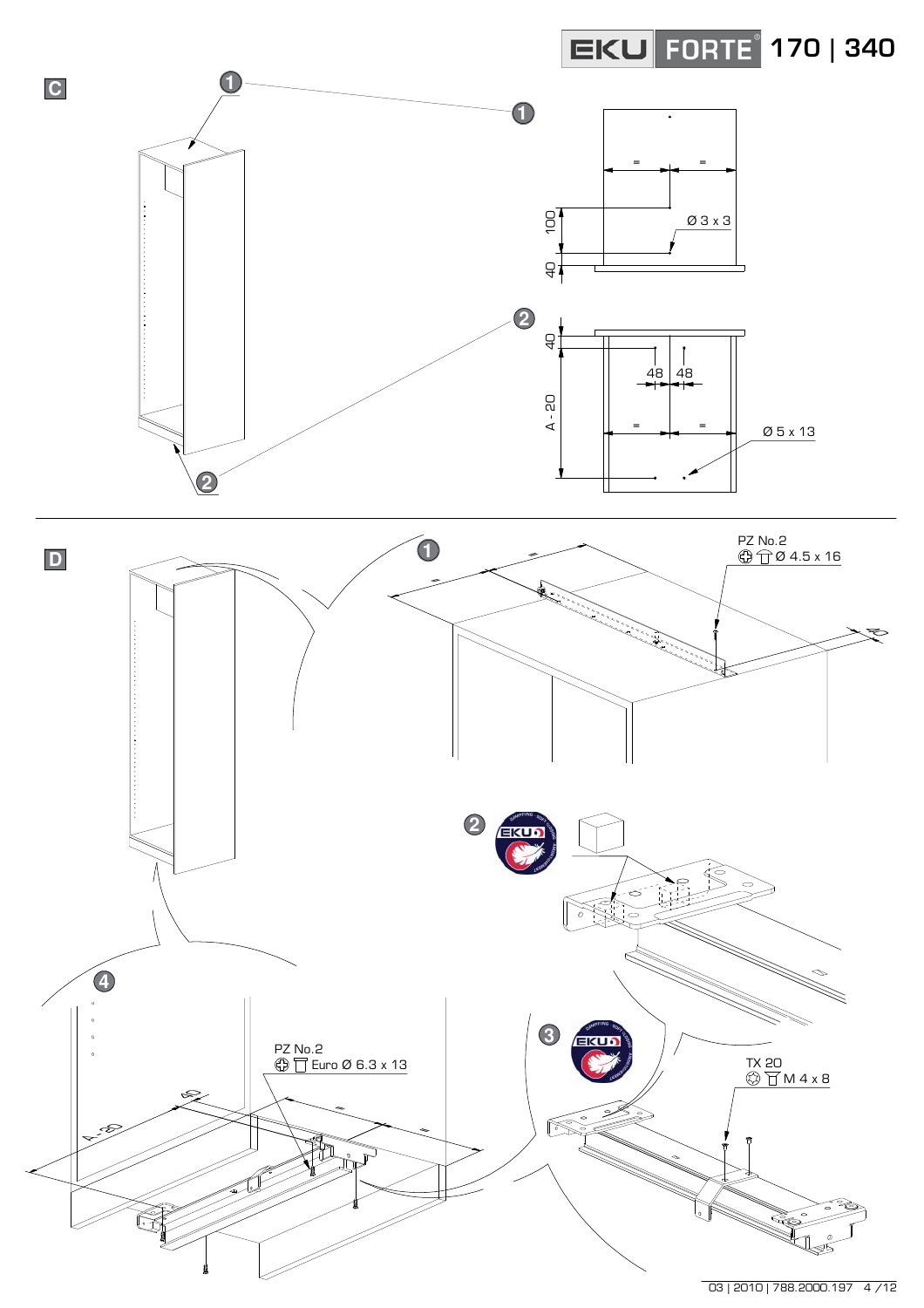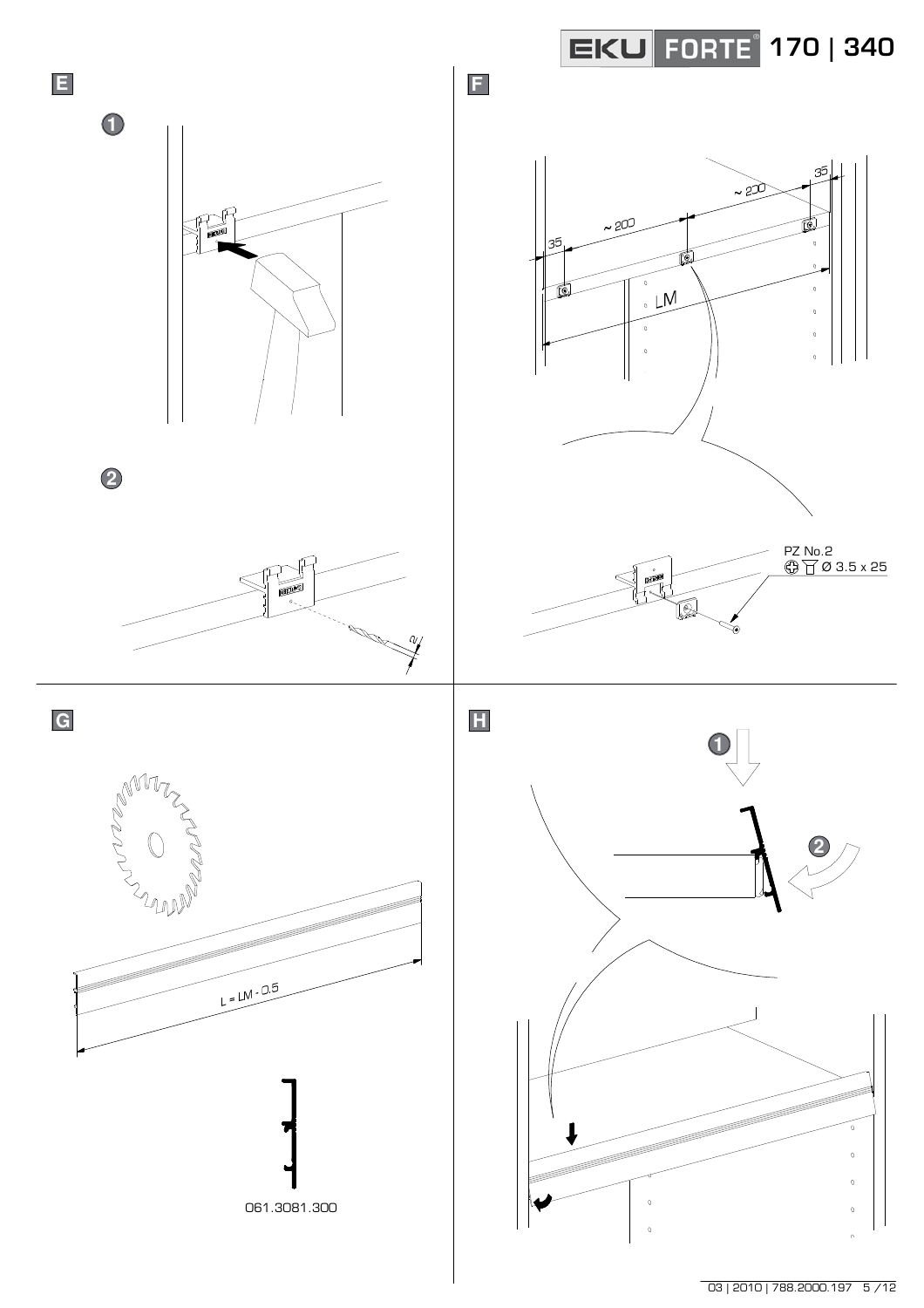

 $\overline{03 | 2010 | 788.2000.197}$  6/12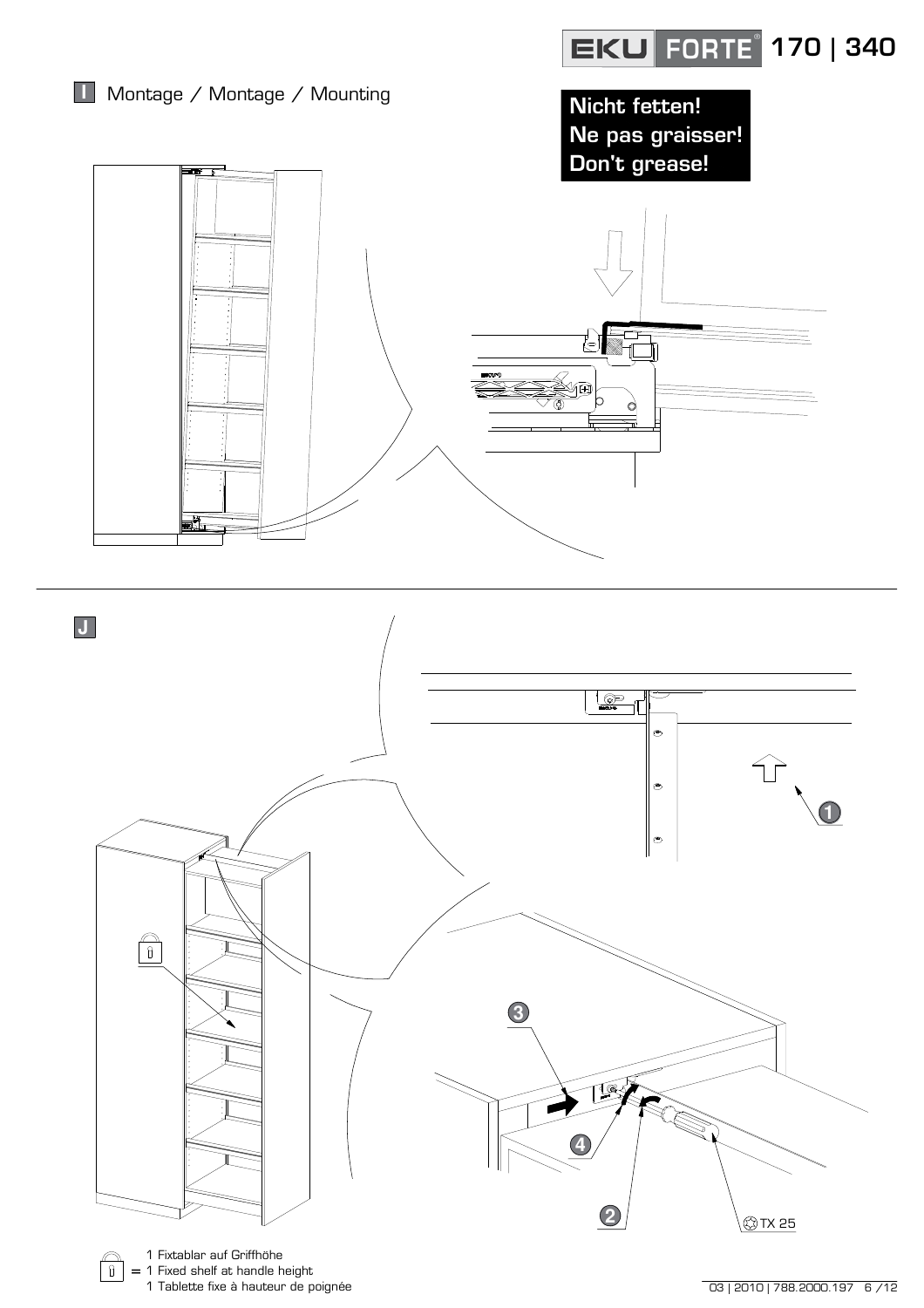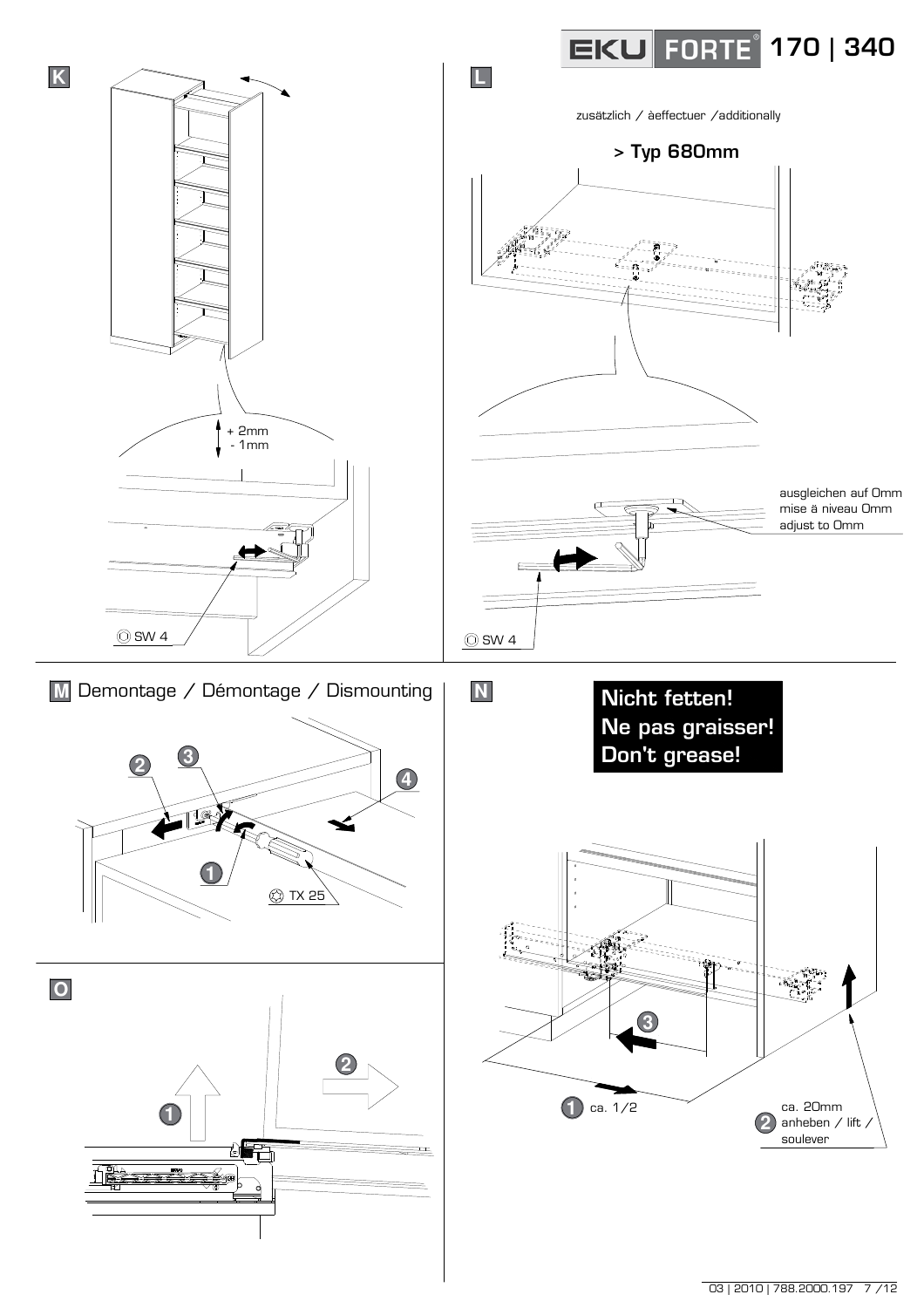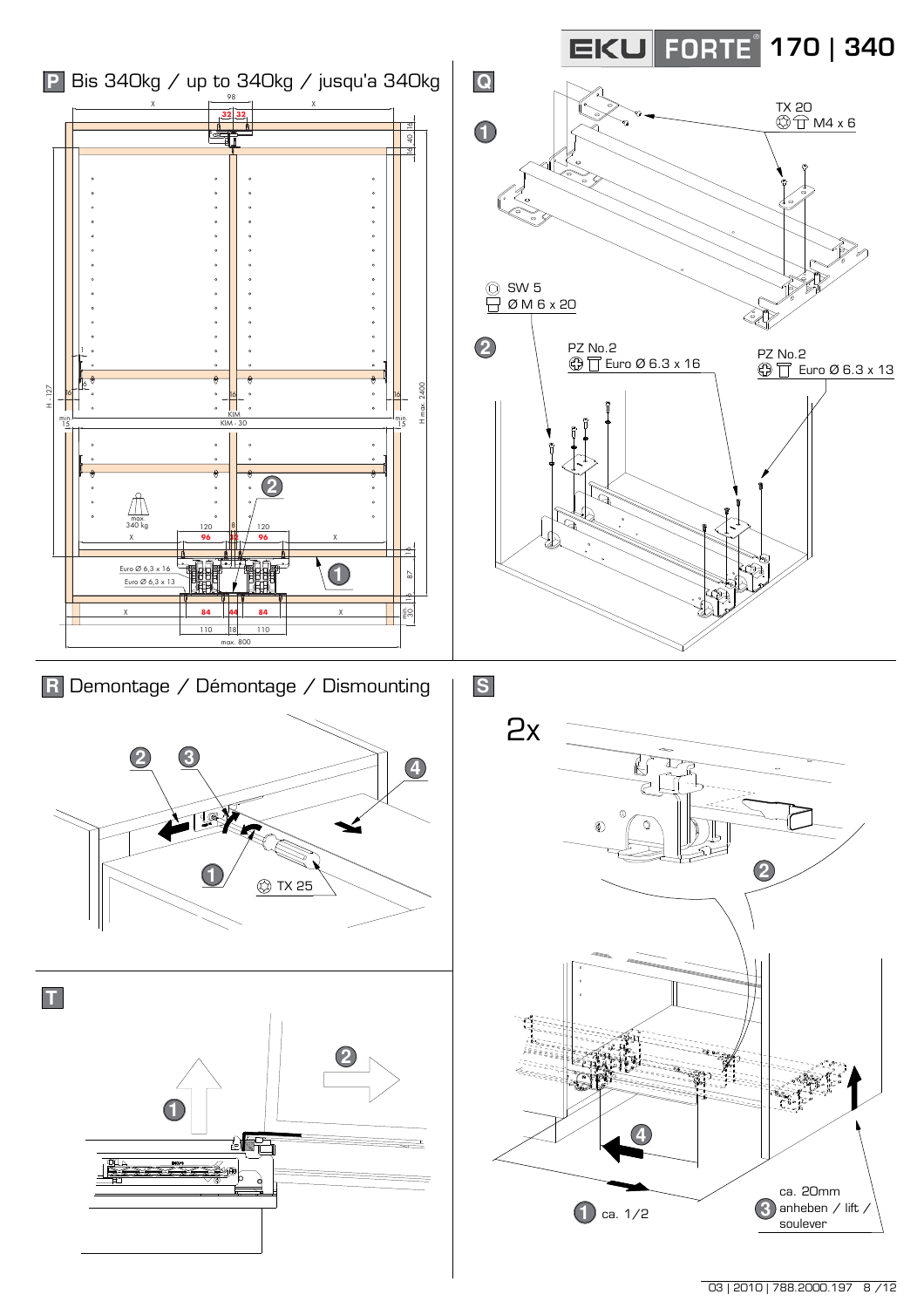







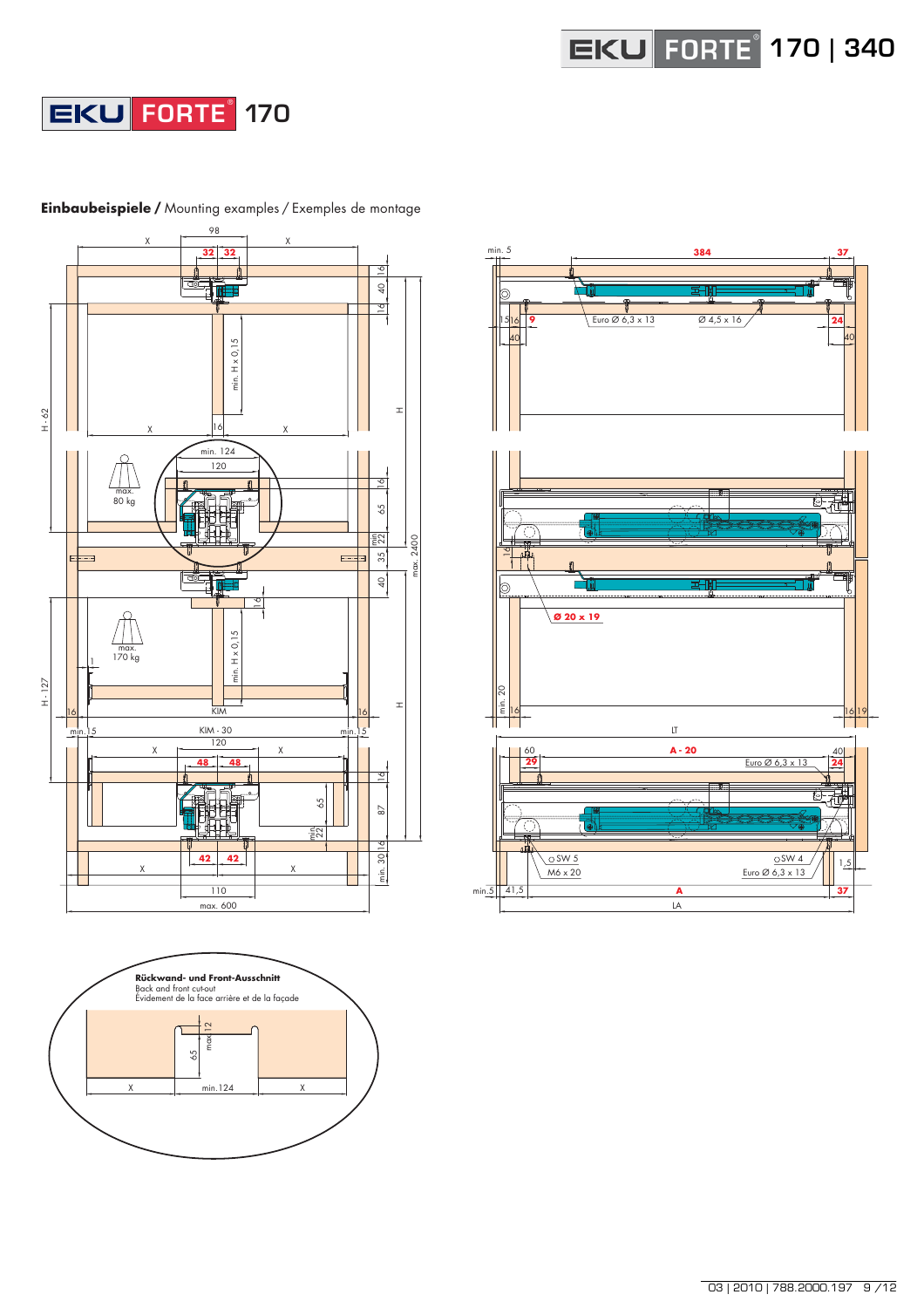## **FORTE** ® **170**



| Einbautiefe<br>Installation depth<br>Profondeur de montage | Auszugslänge<br>Extension length<br>Longueur d'extension | Auszugsweg<br>Travel<br>Course d'ext. |      | Einzelverpackung<br>Separately packed<br>Emballées séparément |
|------------------------------------------------------------|----------------------------------------------------------|---------------------------------------|------|---------------------------------------------------------------|
| $LT$ mm                                                    | $LA$ <sub>mm</sub>                                       | mm                                    | A mm | No.                                                           |
| *385                                                       | 380                                                      | 352                                   | 300  | *061.3068.371                                                 |
| 435                                                        | 430                                                      | 402                                   | 350  | 061.3069.371                                                  |
| 485                                                        | 480                                                      | 452                                   | 400  | 061.3070.371                                                  |
| 535                                                        | 530                                                      | 502                                   | 450  | 061.3071.371                                                  |
| 585                                                        | 580                                                      | 552                                   | 500  | 061.3072.371                                                  |
| 635                                                        | 630                                                      | 602                                   | 550  | 061.3073.371                                                  |
| 685                                                        | 680                                                      | 652                                   | 600  | 061.3074.371                                                  |
| 785                                                        | 780                                                      | 752                                   | 700  | 061.3075.371                                                  |
| 885                                                        | 880                                                      | 852                                   | 800  | 061.3076.371                                                  |
| 985                                                        | 980                                                      | 952                                   | 900  | 061.3077.371                                                  |
| 1085                                                       | 1080                                                     | 1052                                  | 1000 | 061.3078.371                                                  |

\* Dämpfung nicht möglich Damping not possible Amortissement pas possible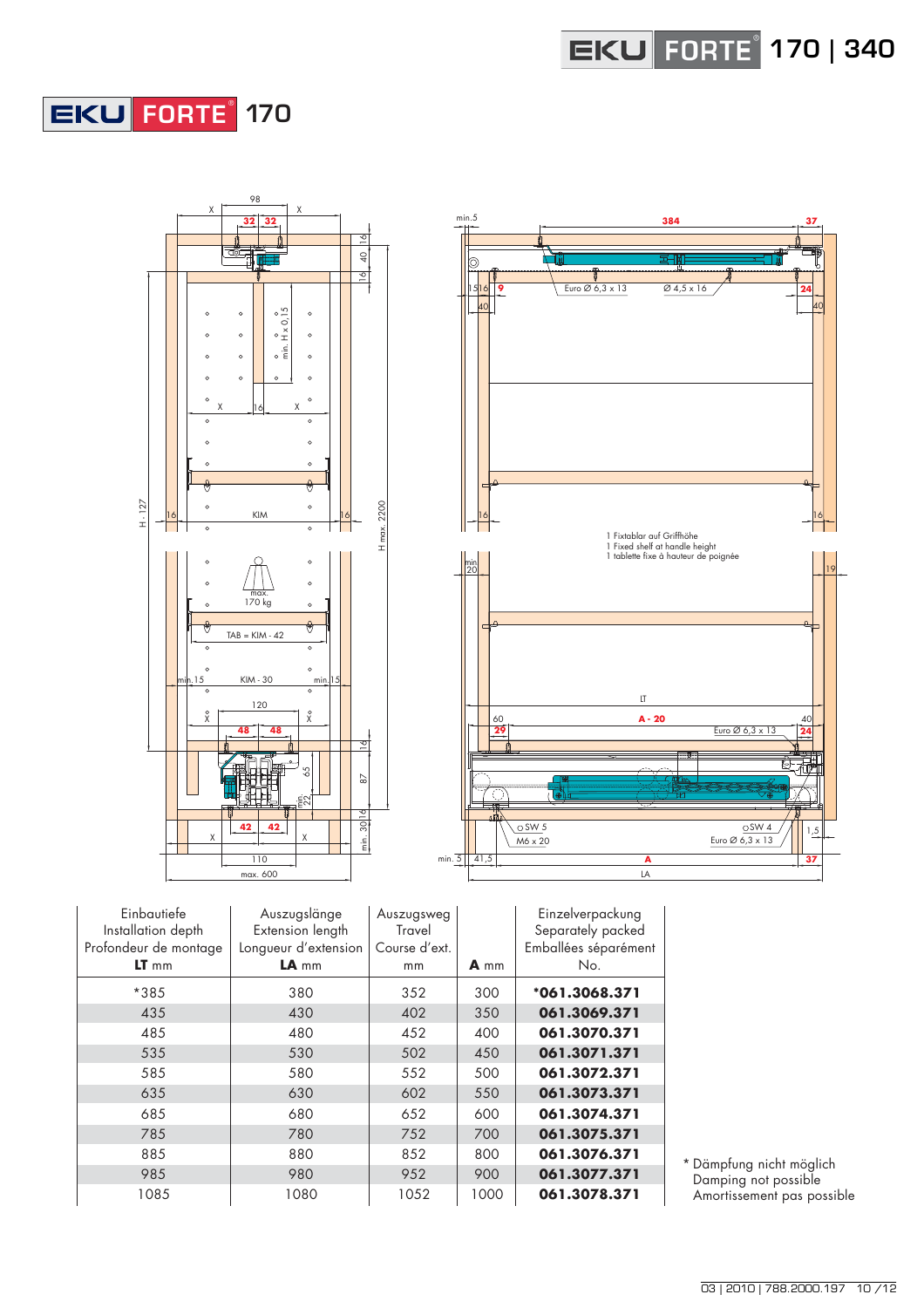